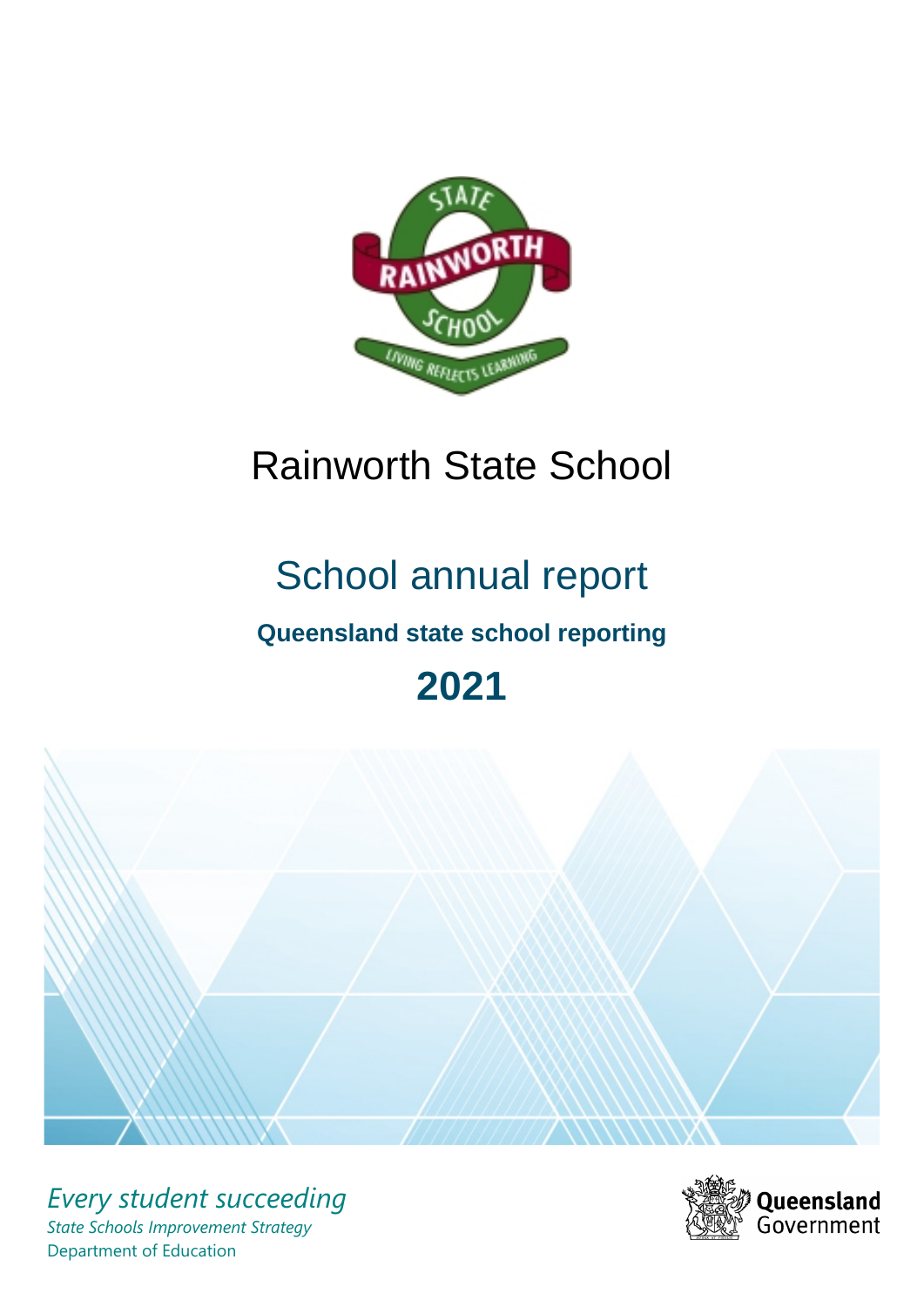**OFFICIAL – Public** Published as information source only. Public information used to create this report may not appear in this format in the public domain Please refer to disclaimer information.

#### **Contact details**

| <b>Postal Address</b> | 185 Boundary Road Bardon 4065   |
|-----------------------|---------------------------------|
| <b>Phone</b>          | (07) 3514 9444                  |
| Fax                   |                                 |
| Email                 | principal@rainworthss.eq.edu.au |
| Website               | https://rainworthss.eg.edu.au   |

#### **Disclaimer**

The materials presented in this report are distributed by the Department of Education (the department) as an information source only.

The information and data in this report is subject to change without notice.<br>The department makes no statements, representations, or warranties about the accuracy or completeness of, and you should not rely on, any informa report.

The department disclaim all responsibility and all liability (including without limitation, liability in negligence) for all expenses, losses, damages and costs you might incur as a result of the information in this report being inaccurate or incomplete in any way, and for any reason.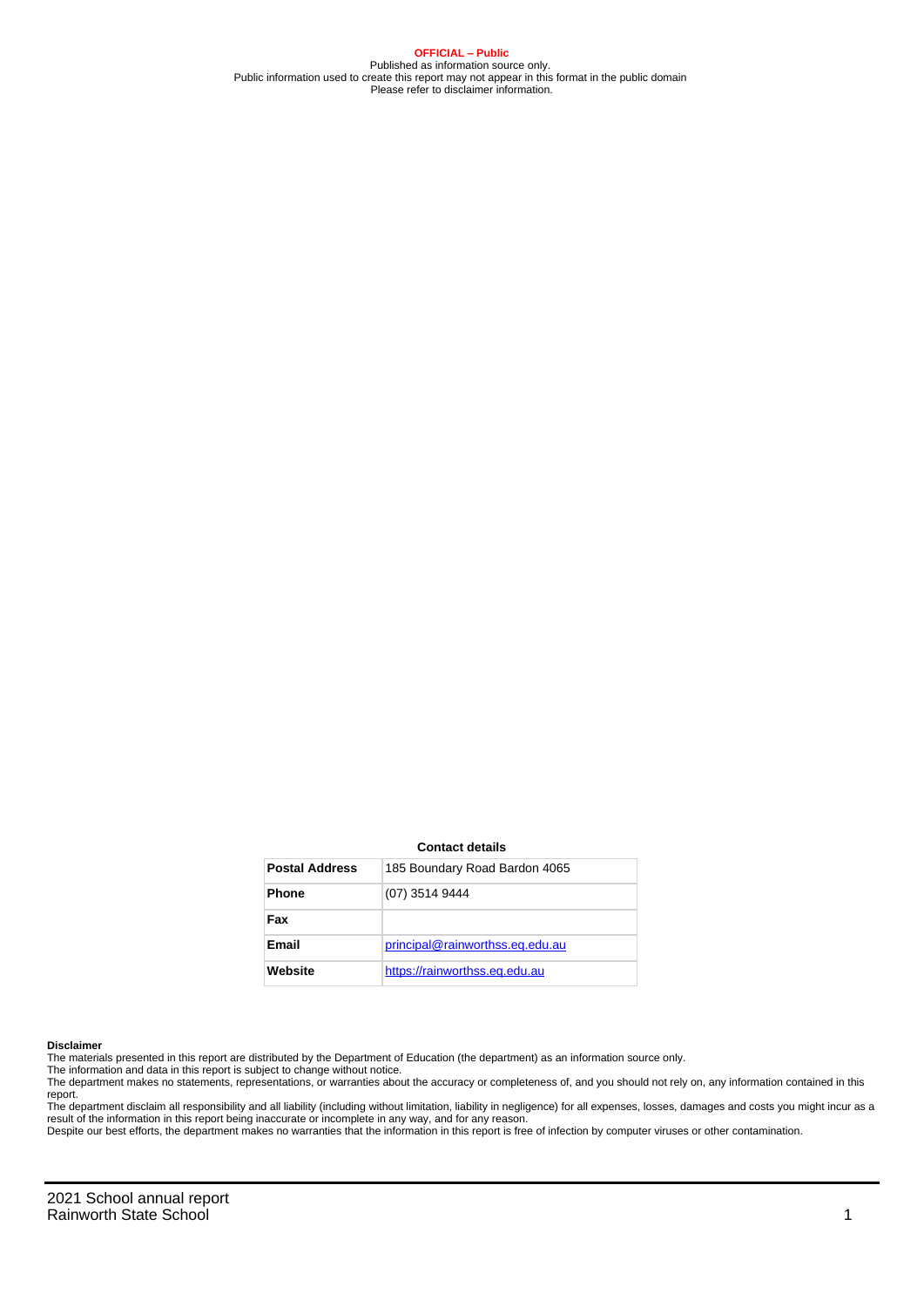| School context                   |                                                                                                                                                                                              |
|----------------------------------|----------------------------------------------------------------------------------------------------------------------------------------------------------------------------------------------|
| Coeducational or single sex      | Coeducational                                                                                                                                                                                |
| <b>Independent Public School</b> | <b>Yes</b>                                                                                                                                                                                   |
| Year levels offered in 2021      | Prep Year - Year 6                                                                                                                                                                           |
| Webpages                         | Additional information about Queensland state schools is located on the:<br>My School website<br>Queensland Government data website<br>Queensland Government schools directory website.<br>٠ |

# **Characteristics of the student body**

## **Student enrolments**

### **Table 1: Student enrolments by year level**

|                   | <b>February</b> |      | <b>August</b> |      |      |      |
|-------------------|-----------------|------|---------------|------|------|------|
| <b>Year Level</b> | 2019            | 2020 | 2021          | 2019 | 2020 | 2021 |
| <b>Prep Year</b>  | 76              | 90   | 94            | 79   | 88   | 94   |
| Year 1            | 88              | 85   | 92            | 89   | 89   | 94   |
| Year 2            | 81              | 90   | 91            | 82   | 90   | 92   |
| Year <sub>3</sub> | 89              | 83   | 87            | 88   | 85   | 84   |
| Year 4            | 96              | 85   | 88            | 95   | 87   | 86   |
| Year <sub>5</sub> | 75              | 94   | 79            | 75   | 95   | 81   |
| Year <sub>6</sub> | 81              | 72   | 93            | 80   | 71   | 93   |
| <b>Total</b>      | 586             | 599  | 624           | 588  | 605  | 624  |

Notes

1. Student counts include headcount of all full- and part-time students at the school.

## **Average class sizes**

### **Table 2: Average class size information for each phase of schooling**

| <b>Year Levels</b> | 2019 | 2020 | 2021 |
|--------------------|------|------|------|
| Prep – Year 3      | 24   | 23   | 23   |
| Year 4 – Year 6    | 25   | 23   | 25   |

Notes

1. Classes are measured against the target of 25 students per teacher in Prep to Year 3 and Years 11 to 12, and target of 28 students per teacher in Years 4 to 10. Where composite classes exist across cohorts (e.g. Year 3/4) the class size targets would be the lower cohort target.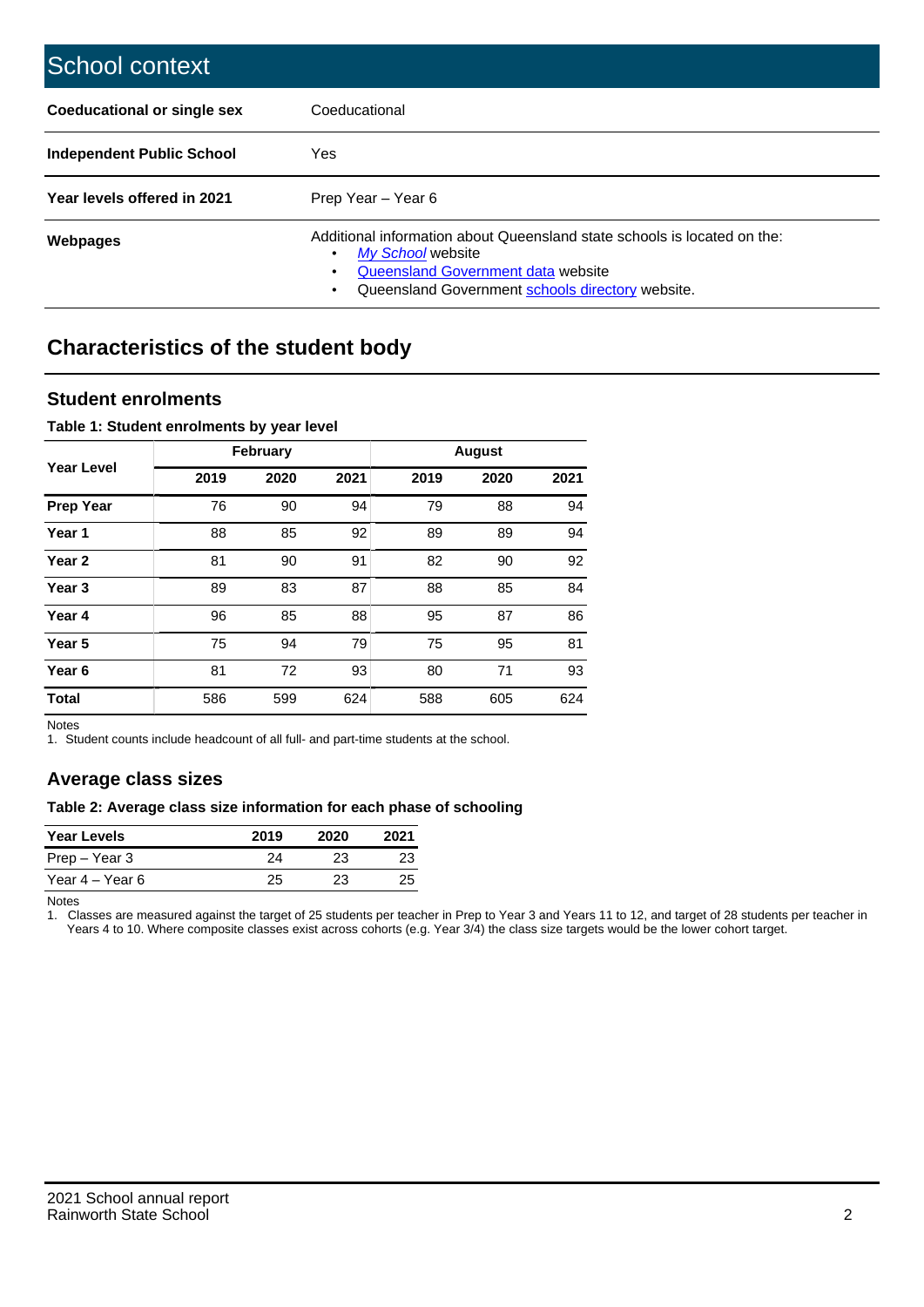## **Respectful relationships education**

To support students' learning, health and wellbeing all state schools are required to implement respectful relationships education through the Prep to Year 10 Australian Curriculum: Health and Physical Education and/or through school pastoral care programs across Prep to Year 12.

## **Parent, student and staff satisfaction**

Tables 3–5 show selected items from the Parent/Caregiver, Student and Staff School Opinion Surveys. In response to the COVID-19 health emergency, the annual school opinion surveys of students, teachers and staff were not administered in 2020. A new time series started in 2021 and data from this collection is not considered directly comparable with earlier collections due to significant methodology changes.

For state level information go to the **[School Opinion Survey](https://qed.qld.gov.au/publications/reports/statistics/schooling/schools/schoolopinionsurvey) webpage**.

#### **Table 3: Parent/Caregiver Survey**

| Percentage of parents/caregivers who agree <sup>1</sup> that:                                               | 2019  | 2020 | 2021  |
|-------------------------------------------------------------------------------------------------------------|-------|------|-------|
| This is a good school.                                                                                      | 95.8% |      | 96.0% |
| My child likes being at this school. <sup>2</sup>                                                           | 95.9% |      | 96.0% |
| My child feels safe at this school. <sup>2</sup>                                                            | 96.9% |      | 95.3% |
| My child's learning needs are being met at this school. <sup>2</sup>                                        | 93.9% |      | 89.2% |
| My child is making good progress at this school. <sup>2</sup>                                               | 94.9% |      | 93.9% |
| Teachers at this school expect my child to do his or her best. <sup>2</sup>                                 | 95.8% |      | 99.3% |
| Teachers at this school provide my child with useful feedback about his or her school<br>work. <sup>2</sup> | 91.7% |      | 90.3% |
| Teachers at this school motivate my child to learn. <sup>2</sup>                                            | 91.8% |      | 92.6% |
| Teachers at this school treat students fairly. <sup>2</sup>                                                 | 93.5% |      | 87.9% |
| I can talk to my child's teachers about my concerns. <sup>2</sup>                                           | 95.9% |      | 93.3% |
| This school works with me to support my child's learning. <sup>2</sup>                                      | 94.7% |      | 90.0% |
| This school takes parents' opinions seriously. <sup>2</sup>                                                 | 88.9% |      | 82.3% |
| Student behaviour is well managed at this school. <sup>2</sup>                                              | 91.5% |      | 89.3% |
| This school looks for ways to improve. <sup>2</sup>                                                         | 94.8% |      | 89.4% |
| This school is well maintained. <sup>2</sup>                                                                | 98.0% |      | 97.3% |

Notes

1. Agree represents the percentage of respondents who Somewhat Agree, Agree or Strongly Agree with the statement.

2. Nationally agreed parents/caregiver items.

3. DW = Data withheld to ensure confidentiality.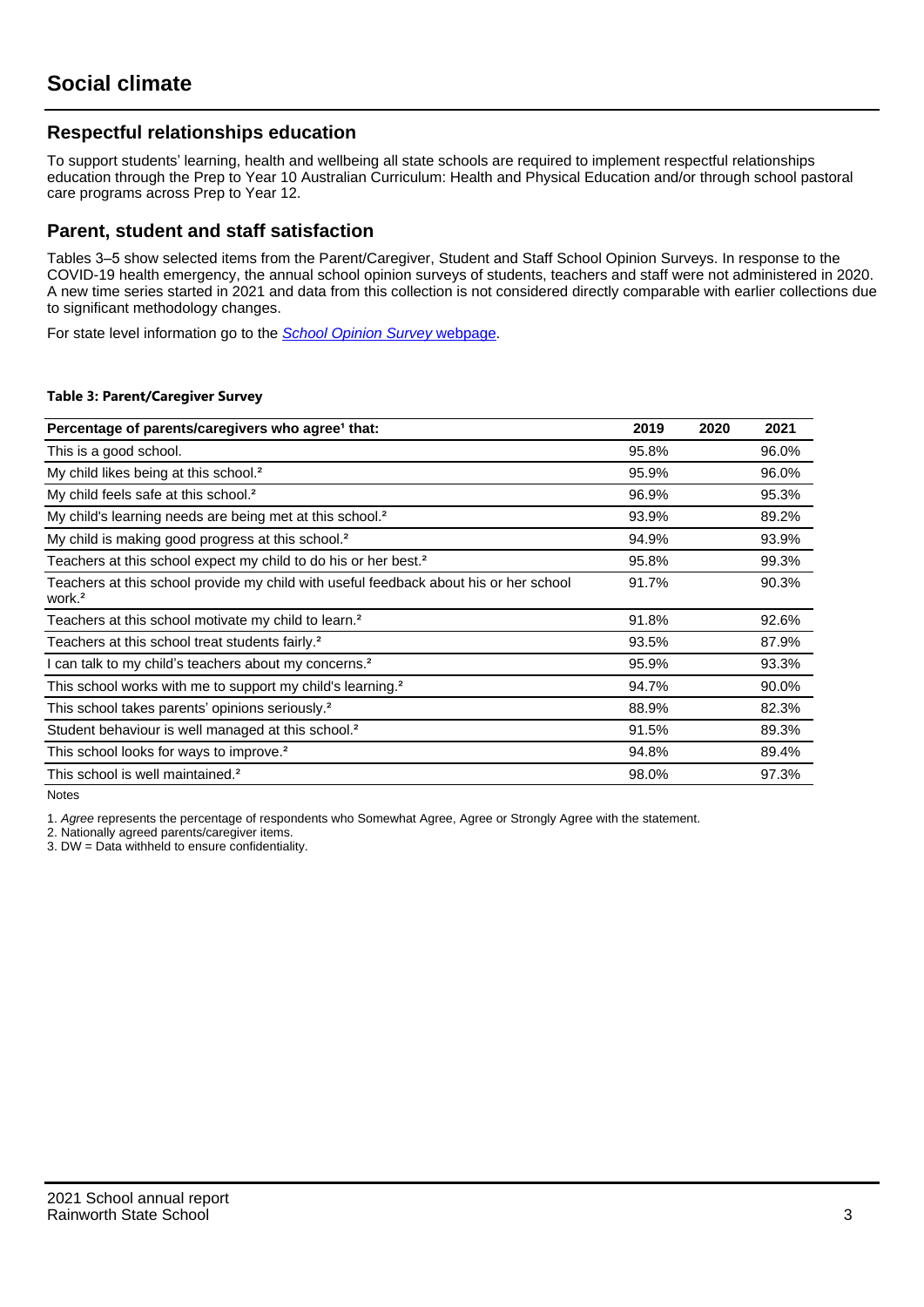#### **Table 4: Student Survey**

| Percentage of students who agree <sup>1</sup> that:                            | 2019   | 2020 | 2021  |
|--------------------------------------------------------------------------------|--------|------|-------|
| I like being at my school. <sup>2</sup>                                        | 99.2%  |      | 91.2% |
| I feel safe at my school. <sup>2</sup>                                         | 98.3%  |      | 90.5% |
| My teachers motivate me to learn. <sup>2</sup>                                 | 96.6%  |      | 94.3% |
| My teachers expect me to do my best. <sup>2</sup>                              | 99.2%  |      | 95.7% |
| My teachers provide me with useful feedback about my school work. <sup>2</sup> | 100.0% |      | 91.3% |
| Teachers at my school treat students fairly. <sup>2</sup>                      | 93.3%  |      | 81.3% |
| I can talk to my teachers about my concerns. <sup>2</sup>                      | 95.8%  |      | 73.5% |
| My school takes students' opinions seriously. <sup>2</sup>                     | 96.6%  |      | 77.0% |
| Student behaviour is well managed at my school. <sup>2</sup>                   | 92.4%  |      | 71.6% |
| My school looks for ways to improve. <sup>2</sup>                              | 100.0% |      | 85.5% |
| My school is well maintained. <sup>2</sup>                                     | 98.3%  |      | 93.8% |
| My school gives me opportunities to do interesting things. <sup>2</sup>        | 94.1%  |      | 90.0% |

Notes

1. Agree represents the percentage of respondents who Somewhat Agree, Agree or Strongly Agree with the statement.

2. Nationally agreed student items.

3. DW = Data withheld to ensure confidentiality.

### **Table 5: Staff Survey**

| Percentage of staff who agree <sup>1</sup> that:                                                            | 2019   | 2020 | 2021   |
|-------------------------------------------------------------------------------------------------------------|--------|------|--------|
| I feel confident embedding Aboriginal and Torres Strait Islander perspectives across the<br>learning areas. | 96.0%  |      | 84.2%  |
| I enjoy working at this school. <sup>2</sup>                                                                | 100.0% |      | 92.0%  |
| I feel this school is a safe place in which to work. <sup>2</sup>                                           | 100.0% |      | 95.8%  |
| I receive useful feedback about my work at this school. <sup>2</sup>                                        | 95.0%  |      | 75.0%  |
| Students are encouraged to do their best at this school. <sup>2</sup>                                       | 100.0% |      | 100.0% |
| Students are treated fairly at this school. <sup>2</sup>                                                    | 100.0% |      | 88.5%  |
| Student behaviour is well managed at this school. <sup>2</sup>                                              | 97.5%  |      | 76.9%  |
| Staff are well supported at this school. <sup>2</sup>                                                       | 87.5%  |      | 79.2%  |
| This school takes staff opinions seriously. <sup>2</sup>                                                    | 87.2%  |      | 79.2%  |
| This school looks for ways to improve. <sup>2</sup>                                                         | 100.0% |      | 95.8%  |
| This school is well maintained. <sup>2</sup>                                                                | 97.5%  |      | 100.0% |
| This school gives me opportunities to do interesting things. <sup>2</sup>                                   | 92.5%  |      | 88.0%  |

Notes

1. Agree represents the percentage of respondents who Somewhat Agree, Agree or Strongly Agree with the statement.

2. Nationally agreed staff items.

3. DW = Data withheld to ensure confidentiality.

## **Description of how this school manages non-attendance**

Queensland state schools manage non-attendance in line with the Queensland Department of Education procedures: [Managing Student Absences and Enforcing Enrolment and Attendance at State Schools](https://ppr.qed.qld.gov.au/pp/managing-student-absences-and-enforcing-enrolment-and-attendance-at-state-schools-procedure); and [Roll Marking in State Schools,](https://ppr.qed.qld.gov.au/pp/roll-marking-in-state-schools-procedure) which outline processes for managing and recording student attendance and absenteeism.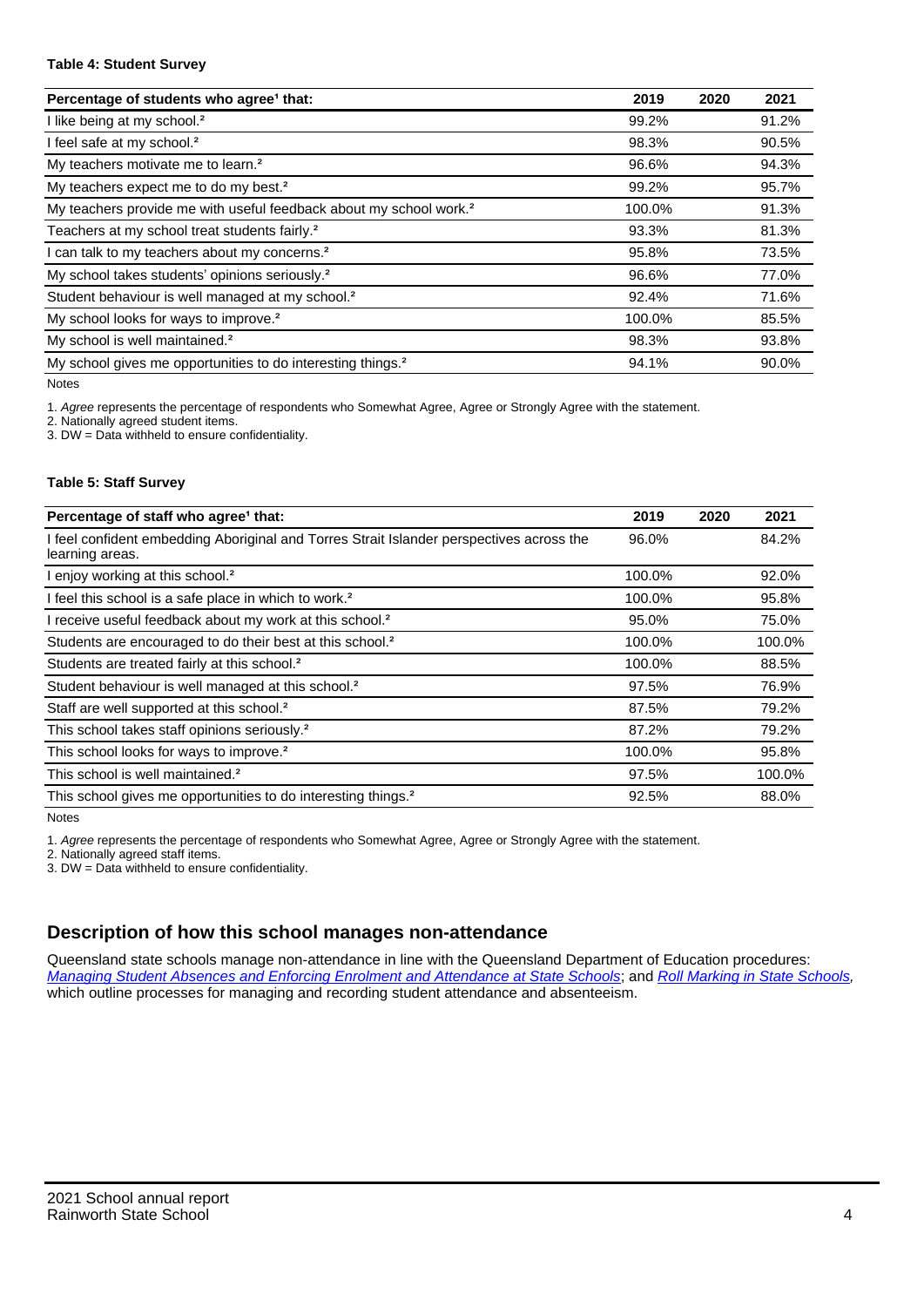## **School disciplinary absences**

#### **Table 6: Count of school disciplinary absences at this school**

| Type of school disciplinary absence | 2019 | 2020 | 2021 |
|-------------------------------------|------|------|------|
| Short suspension                    |      |      | 5    |
| Long suspension                     |      |      |      |
| Exclusion                           |      |      |      |
| Total                               |      |      | 5    |

Notes

1. School disciplinary absence (SDA) data is a total of short suspensions (1–10 days), long suspensions (11–20 days), exclusions and cancellations. 2. The number of SDAs is not the number of students who received an SDA as one student may be suspended several times in a school year. Each time a student is suspended it is recorded as an additional SDA. The data does not reflect the outcomes of appeal decisions.

3. 2020 data was impacted by the COVID-19 health emergency. There were significantly fewer SDAs during the home-based learning period (the first five weeks of Term 2) compared to other years.

# **School funding**

## **School income broken down by funding source**

School income, reported by financial year accounting cycle using standardised national methodologies and broken down by funding source is available via the  $My$  School website.

### **How to access our income details**

- 1. Click on the My School link <http://www.myschool.edu.au/>.
- 2. Enter the school name or suburb of the school you wish to search.

|  | Search by school name or suburb |  | <b>School sector</b> |  | $\sim$ and $\sim$ represents the set of $\sim$ | <b>State</b> |  |  |  |
|--|---------------------------------|--|----------------------|--|------------------------------------------------|--------------|--|--|--|
|--|---------------------------------|--|----------------------|--|------------------------------------------------|--------------|--|--|--|

3. Click on View School Profile to access the school's profile.



4. Click on Finances and select the appropriate year to view school financial information.

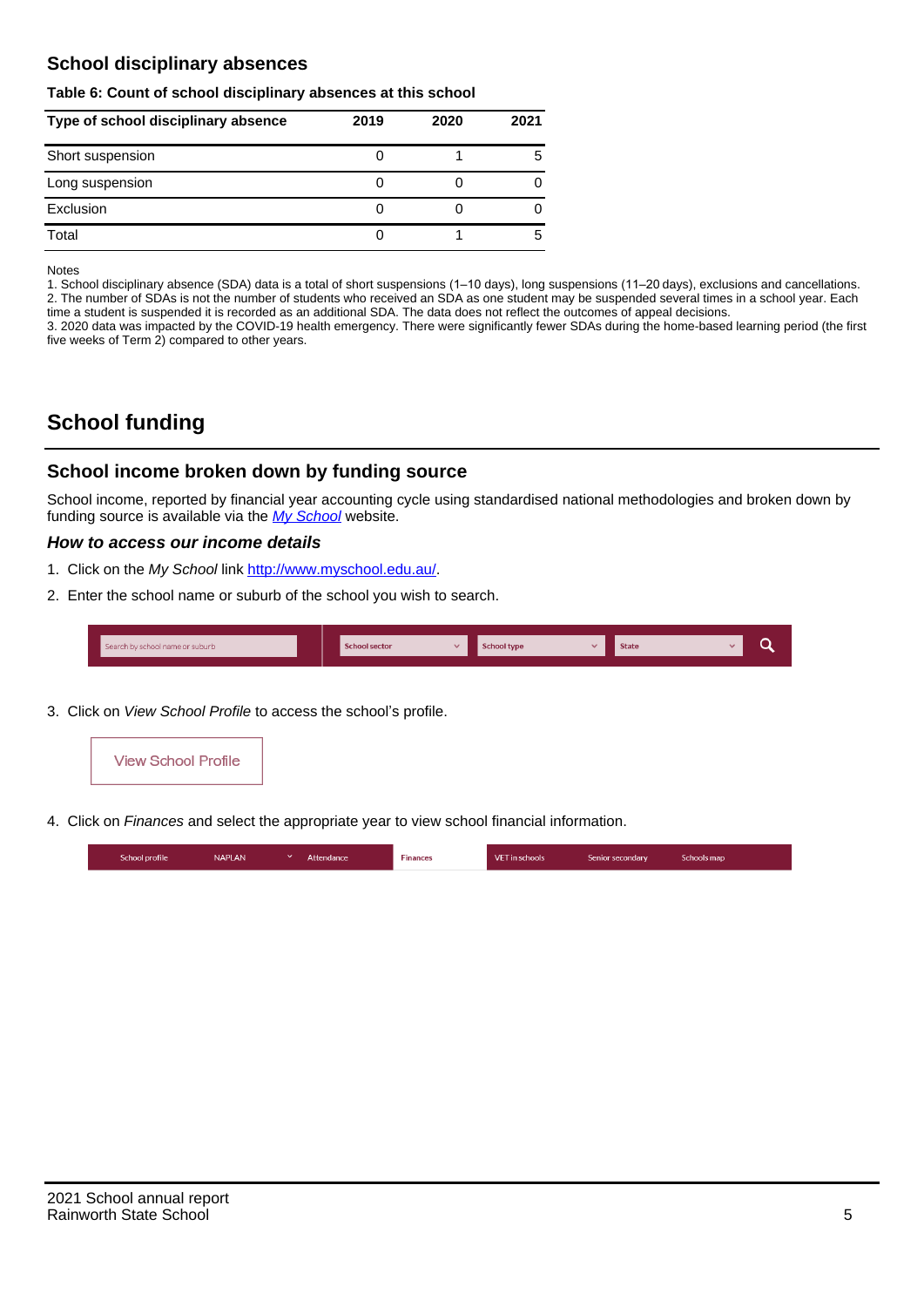## **Teacher standards and qualifications**

The Teacher registration eligibility requirements: Policy (p.1) states:

To be eligible for registration, a person must satisfy the Queensland College of Teachers (QCT) that they meet requirements regarding qualification and experience, or have otherwise met the requirements of the Australian Professional Standards for Teachers (APST). A person must also satisfy the QCT that they are suitable to teach and meet English language proficiency requirements. All these requirements are specified in the Act and the Education (Queensland College of Teachers) Regulation 2005 (the Regulation).

The qualifications required for teacher registration are successful completion of either -

- (a) a four-year initial teacher education program including teacher education studies of at least one year (e.g. a Bachelor of Education, or a double Bachelor degree in Science and Teaching) or
- (b) a one-year graduate initial teacher education program following a degree (e.g. a one-year Graduate Diploma of Education (Secondary) after a three-year Bachelor degree) or
- (c) another course of teacher education that the QCT is reasonably satisfied is the equivalent of (a) or (b). These are considered on a case-by-case basis.

For more information, please refer to the following link:

• <https://www.qct.edu.au/registration/qualifications>

# **Workforce composition**

## **Staff composition, including Indigenous staff**

**Table 7: Workforce composition for this school**

|                    | <b>Teaching staff</b> |      |      |      | Non-teaching staff |      | <b>Indigenous staff</b> |      |      |  |
|--------------------|-----------------------|------|------|------|--------------------|------|-------------------------|------|------|--|
| <b>Description</b> | 2019                  | 2020 | 2021 | 2019 | 2020               | 2021 | 2019                    | 2020 | 2021 |  |
| Headcount          | 44                    |      | 46   | 28   | 31                 | 33   | <5                      | כ>   |      |  |
| <b>FTF</b>         | 36                    | 37   | 37   | 16   |                    |      | <5                      |      |      |  |

Notes

1. Teaching staff includes school leaders.

2. Indigenous refers to Aboriginal and Torres Strait Islander people of Australia.

3. FTE = full-time equivalent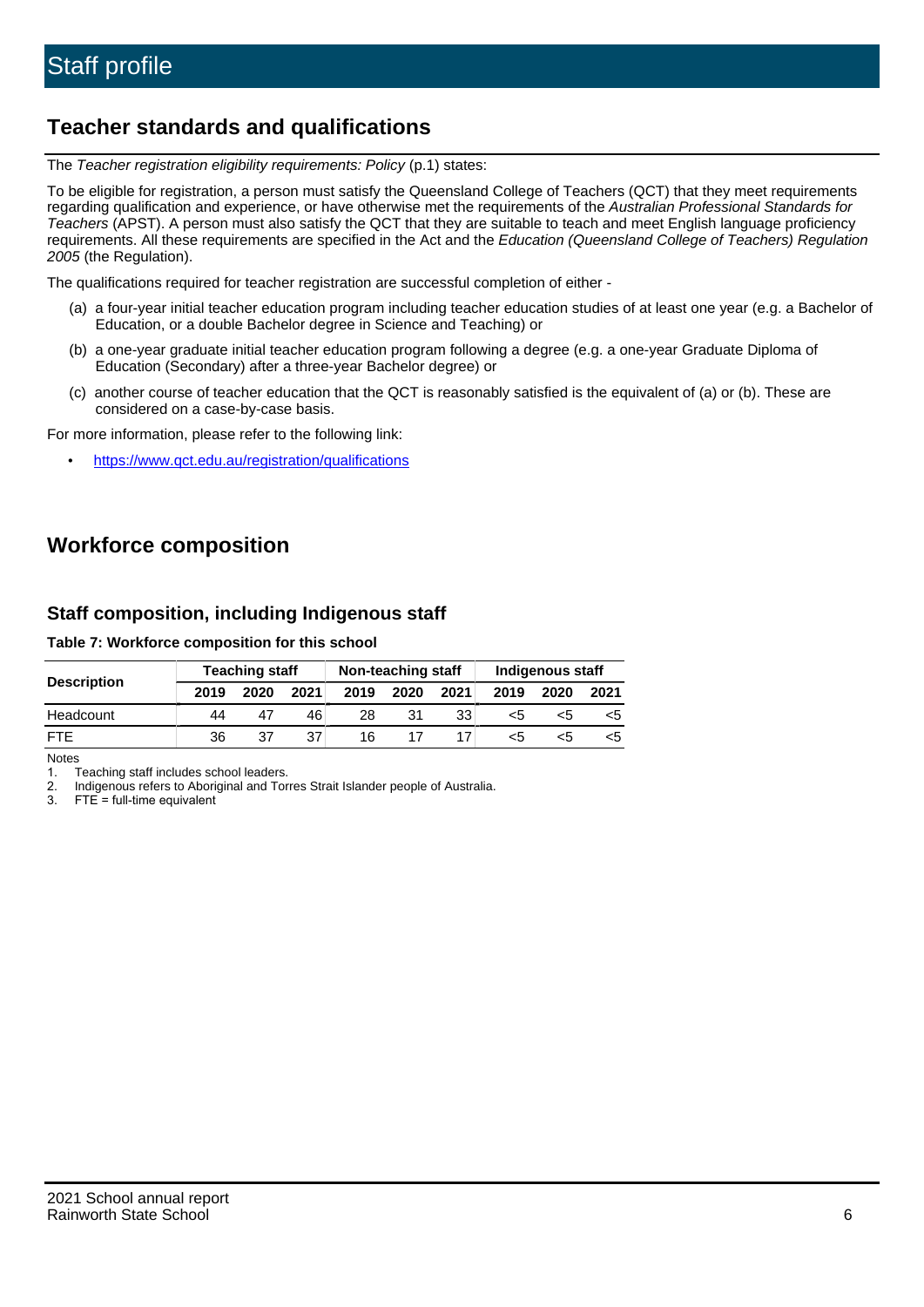# **Key student outcomes**

## **Student attendance**

Tables 8–9 show attendance rates at this school as percentages. In 2020, the COVID-19 health emergency affected student attendance in Queensland Government schools. Comparisons between 2020 and other years' attendance data should not be made.

#### **Table 8: Overall student attendance at this school**

| <b>Description</b>                                  | 2019 | 2020 | 2021 |
|-----------------------------------------------------|------|------|------|
| Overall attendance rate for students at this school | 95%  | 93%  | 94%  |

Notes

1. The attendance rate is the full- and part-time days attended as a percentage of enrolled school days.

2. Full-time students only.

#### **Table 9: Student attendance rates for each year level at this school**

| <b>Year Level</b> | 2019 | 2020 | 2021 |
|-------------------|------|------|------|
| Prep Year         | 96%  | 93%  | 96%  |
| Year <sub>1</sub> | 96%  | 93%  | 95%  |
| Year 2            | 95%  | 93%  | 95%  |
| Year <sub>3</sub> | 96%  | 94%  | 93%  |
| Year 4            | 96%  | 93%  | 95%  |
| Year 5            | 95%  | 94%  | 93%  |
| Year <sub>6</sub> | 94%  | 93%  | 93%  |

Notes

1. The attendance rate is the full- and part-time days attended as a percentage of enrolled school days.

2. Full-time students only.

3. DW = Data withheld to ensure confidentiality